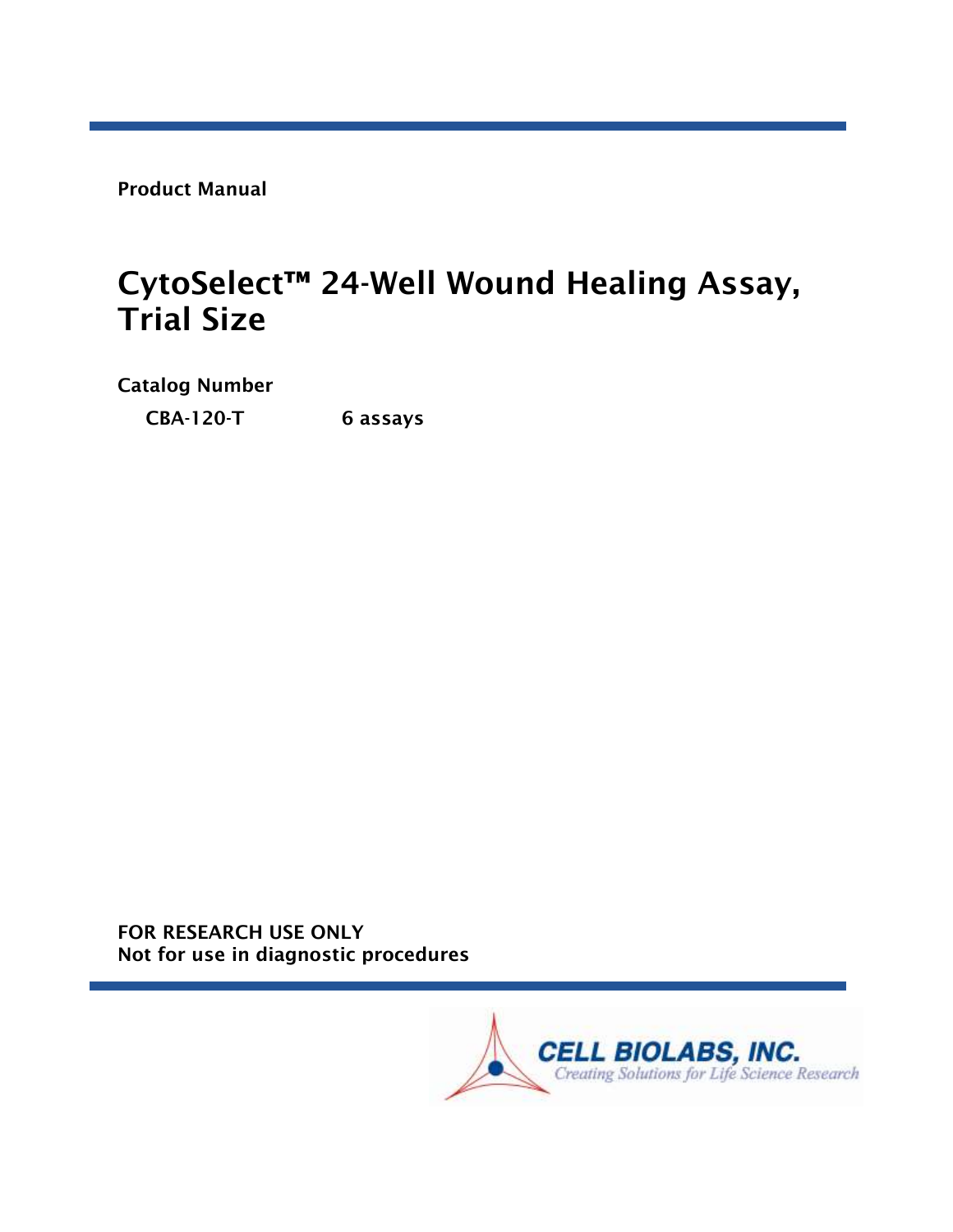#### **Introduction**

Wounded tissue initiates a complex and structured series of events in order to repair the damaged region. These events may include increased vascularization by angiogenic factors, an increase in cell proliferation and extracellular matrix deposition, and infiltration by inflammatory immune cells as part of the process to destroy necrotic tissue. The wound healing process begins as cells polarize toward the wound, initiate protrusion, migrate, and close the wound area. These processes reflect the behavior of individual cells as well as the entire tissue complex.

Wound healing assays have been employed by researchers for years to study cell polarization, tissue matrix remodeling, or estimate cell proliferation and migration rates of different cells and culture conditions. Wound healing assays have been used to study cell polarity and actin cytoskeletal structure regulation through the role of Rho family GTPases, microtubule and Golgi apparatus orientation, the role of p53 in cell migration, as well as other physiological processes. These assays typically involve culturing a confluent cell monolayer and then displacing or destroying a group of cells by scratching a line through the monolayer. The open gap created by this "wound" is then inspected microscopically over time as the cells move in and fill the damaged area. This "healing" effect can take several hours to several days depending on the cell type, conditions, and the surface area of the "wounded" region. The disadvantage of these "scratch wound" assays is the lack of a defined wound surface area, or gap between cells. These wounds are varying sizes and widths, which inhibits consistent results and creates variation from well to well. In addition, the "scratch wound" assay often causes damage to the cells at the edge of the wound, which can prevent cell migration into the wound site and healing.

Our CytoSelect™ Wound Healing Assay Kit overcomes this inconsistency by providing proprietary treated inserts that can generate a defined wound field or gap. Cells are cultured until they form a monolayer around the insert. The insert is removed, leaving a precise 0.9 mm open "wound field" between the cells. Cells can be treated and monitored at this point for migration and proliferation into the wound field. Progression of these events can be measured by imaging samples fixed at specific time points or time-lapse microscopy.

Cell Biolabs CytoSelect™ Wound Healing Assay Kit includes proprietary "wound field" inserts to assay the migratory and wound healing characteristics of cells. This Trial Size kit contains sufficient reagents for the evaluation of 6 samples. The insert is optimal for use with most cell types and experimental conditions. The 0.9 mm wound field generated is compatible for use with most microscopes and imaging systems.



**Wound Closure** 

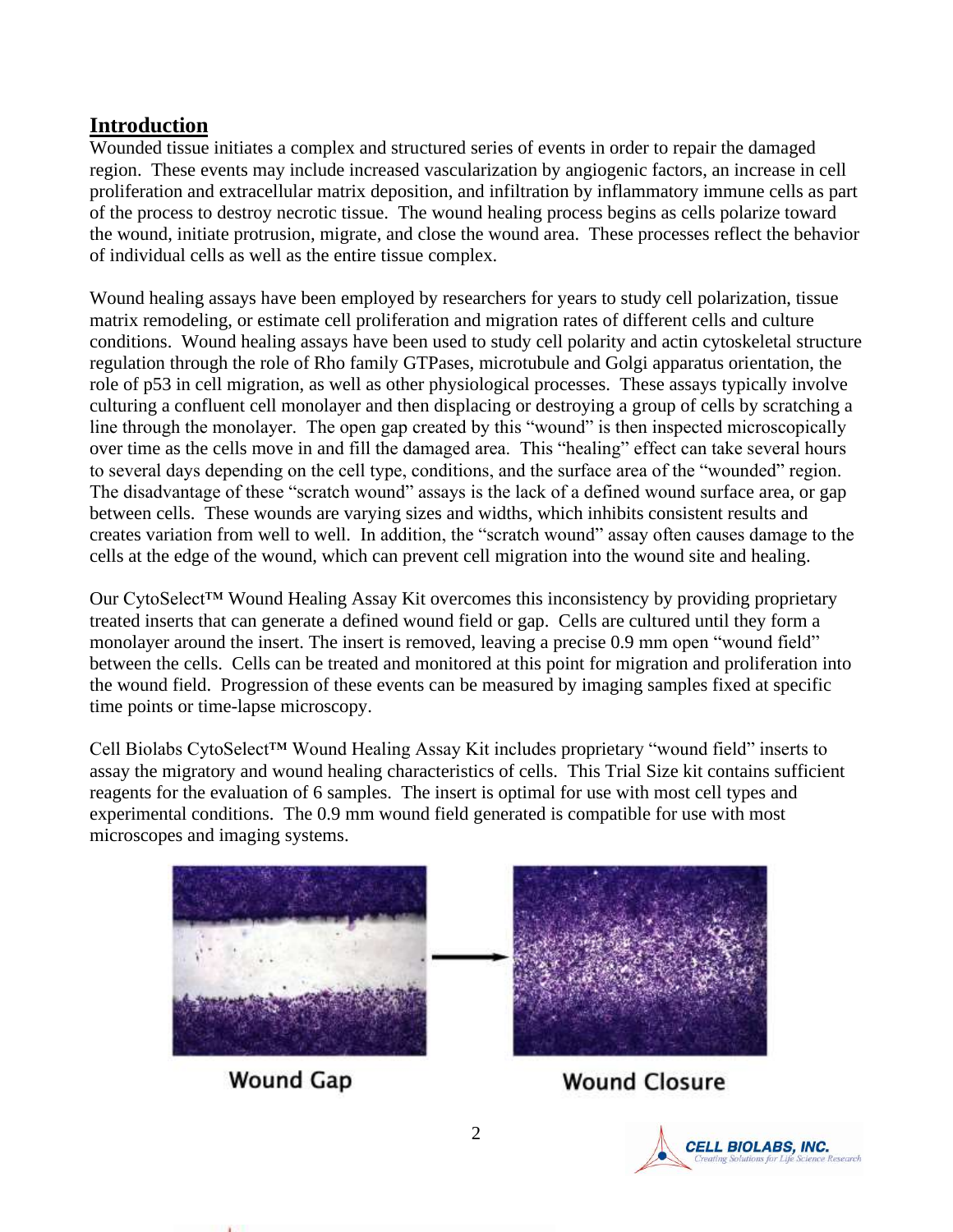#### **Assay Principle**

This Trial Size CytoSelect<sup>™</sup> 24-well Wound Healing Assay Kit contains a 24-well plate containing 6 proprietary treated plastic inserts. The inserts create a wound field with a defined gap of 0.9mm for measuring the migratory and proliferation rates of cells. Migratory cells are able to extend protrusions and ultimately invade and close the wound field. Cell proliferation and migration rates can be determined using manual fixing and microscopic imaging. A fixing solution is provided for stopping cells at specific time points. Cell stain and DAPI stain are also provided for viewing results with light and fluorescence microscopy.



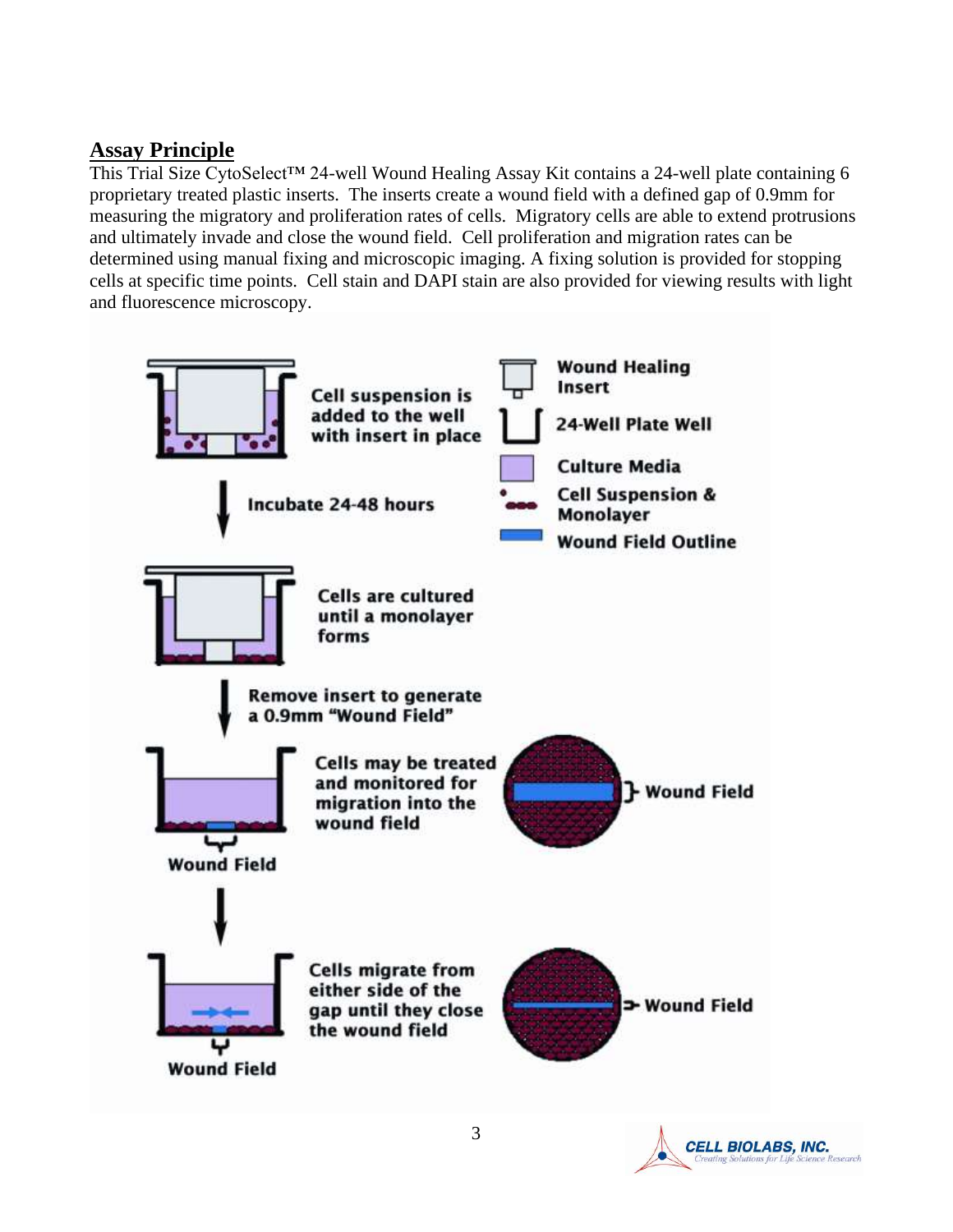## **Related Products**

- 1. CBA-100: CytoSelect™ 24-Well Cell Migration Assay (8 µm, Colorimetric)
- 2. CBA-101: CytoSelect<sup>TM</sup> 24-Well Cell Migration Assay (8  $\mu$ m, Fluorometric)
- 3. CBA-102: CytoSelect™ 24-Well Cell Migration Assay (5 µm, Fluorometric)
- 4. CBA-103: CytoSelect<sup>TM</sup> 24-Well Cell Migration Assay (3  $\mu$ m, Fluorometric)
- 5. CBA-104: CytoSelect™ 96-Well Cell Migration Assay (3 µm, Fluorometric)
- 6. CBA-105: CytoSelect<sup>TM</sup> 96-Well Cell Migration Assay (5  $\mu$ m, Fluorometric)
- 7. CBA-106: CytoSelect™ 96-Well Cell Migration Assay (8 µm, Fluorometric)
- 8. CBA-107: CytoSelect™ 24-Well Cell Migration Assay (12 µm, Colorimetric)
- 9. CBA-125: Radius<sup>™</sup> 24-Well Cell Migration Assay
- 10. CBA-126: Radius™ 96-Well Cell Migration Assay

## **Kit Components**

- 1. 24-well Wound Healing Assay Plate (Part No. 112001-T): One 24-well plate containing 6 wound field inserts
- 2. Cell Stain Solution (Part No. 11002-T): One 4 mL bottle
- 3. DAPI Fluorescence Stain (1000X) (Part No. 112002-T): One 10 µL vial
- 4. Fixation Solution (Part No. 122402-T): One 4 mL bottle

## **Materials Not Supplied**

- 1. Migratory cell lines and culture medium
- 2. Light/Fluorescence microscope with DAPI filter (350nm/470nm)
- 3. Imaging Software for measuring wound closure
- 4. Forceps
- 5. PBS

#### **Storage**

Upon receipt, transfer the DAPI Fluorescence Stain to -20ºC. Store all components at 4ºC.

## **Assay Protocol (Must be under sterile conditions)**

#### **I. Cell Migration**

1. Allow the 24-well plate with CytoSelect™ Wound Healing Inserts to warm up at room temperature for 10 minutes.

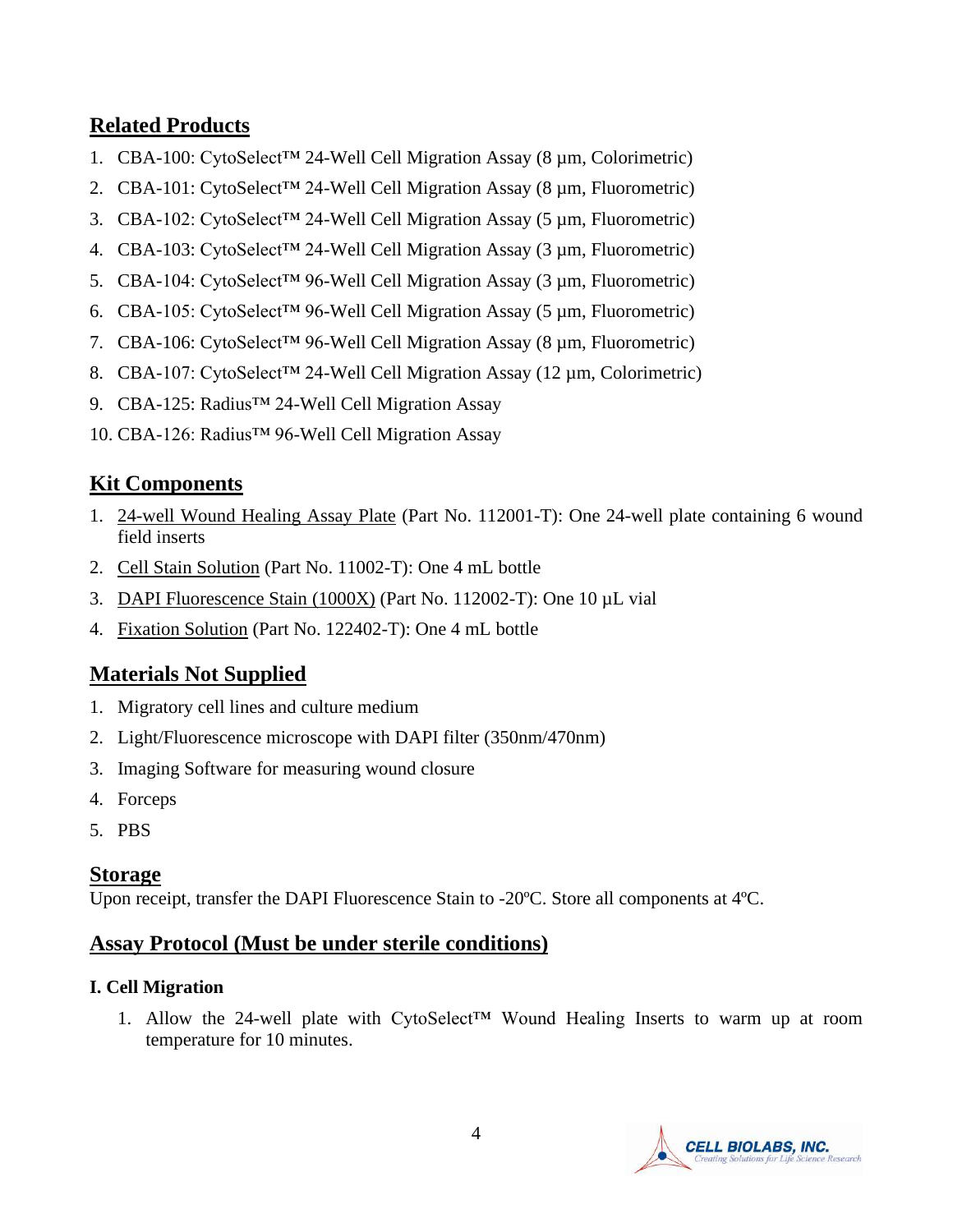2. Using sterile forceps, orient the desired number of inserts in the plate wells with their "wound field" aligned in the same direction. Ensure that the inserts have firm contact with the bottom of the plate well.

*Note: It is recommended that all samples be tested in triplicate.*

- 3. Create a cell suspension containing  $0.5{\text -}1.0 \times 10^6$  cells/ml in media containing 10% fetal bovine serum (FBS).
- 4. Add 500 µL of cell suspension to each well by carefully inserting the pipet tip through the open end at the top of the insert. For optimal cell dispersion, add 250 µL of cell suspension to either side of the open ends at the top of the insert. Take care to avoid bumping and moving the inserts.

*Note: Adding too much liquid to the well can decrease the quality of the wound field.*

- 5. Incubate cells in a cell culture incubator overnight or until a monolayer forms.
- 6. **Carefully** remove the insert from the well to begin the wound healing assay. Use sterile forceps to grab and lift the insert slowly from the plate well. Avoid twisting the insert as this will damage the wound field.
- 7. Slowly aspirate and discard the media from the wells. Wash wells with media to remove dead cells and debris. Finally, add media to wells to keep cells hydrated.
- 8. Visualize wells under a light microscope. Repeat wash if wells still have debris or unattached cells.
- 9. When washing is complete, add media with FBS and/or compounds to continue cell culture and wound healing process. Agents that inhibit or stimulate cell migration can be added directly to the wells.
- 10. Incubate cells in a cell culture incubator.
- 11. For best results, use a reticle with micrometer measurements to create a defined surface area in order to monitor the closing, or "healing" of the wound. Focus on the center of the wound field. Create the defined surface area by multiplying the width of the wound field (0.9 mm) by the length. See the example in Figure 1 below.



**Figure 1: Example of Wound Field Surface Area.** 

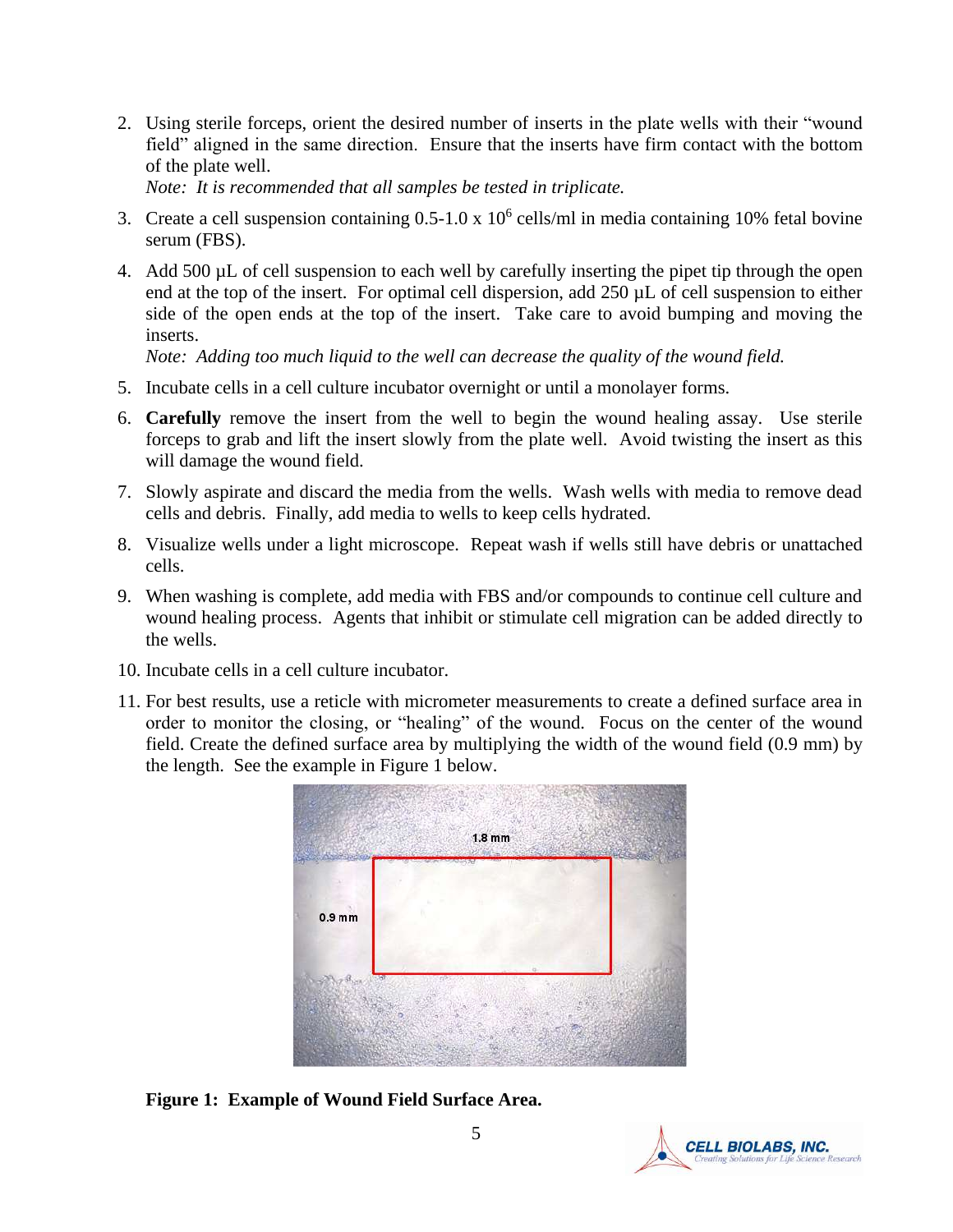12. Monitor the wound closure with a light microscope or imaging software. Measure the percent closure or the migration rate of the cells into the wound field. Wound healing results can be visualized with phase contrast, DAPI fluorescence labeling, or cell staining.

#### **II. (Optional) DAPI Fluorescence Labeling**

- 1. Cells can be fixed by removing media and adding 0.5 mL of Fixing Solution to each well.
- 2. Allow the cells to fix for 10 minutes at room temperature. Aspirate and discard the solution.
- 3. Carefully wash each well 3X with PBS.
- 4. Dilute DAPI 1:1000 in PBS.
- 5. Add 0.5 mL of DAPI solution to each well to be stained. Incubate 15 minutes at room temperature.
- 6. Carefully wash each well 3X with PBS. Add 1mL PBS to each well to keep cells hydrated.

#### **III. (Optional) Cell Staining**

- 1. Remove the media or solution and add  $400 \mu L$  of Cell Stain Solution to each well.
- 2. Allow the stain to incubate with the cells for 15 minutes at room temperature. Aspirate and discard the solution.
- 3. Carefully wash each stained well 3X with deionized water. Discard washes and allow cells to dry at room temperature.

## **Calculation of Results**

#### **Percent Closure:**

- 1. Determine the surface area of the defined wound area (see Figure 1). Total Surface Area = 0.9mm x length
- 2. Determine the surface area of the migrated cells in to the wound area. Migrated Cell Surface Area = length of cell migration (mm)  $x$  2 x length
- 3. Percent Closure (%) = Migrated Cell Surface Area / Total Surface Area x 100

#### **Migration Rate:**

Determine the migration rate of cells into the defined wound area:

Migration Rate = length of cell migration (nm) / migration time (hr).

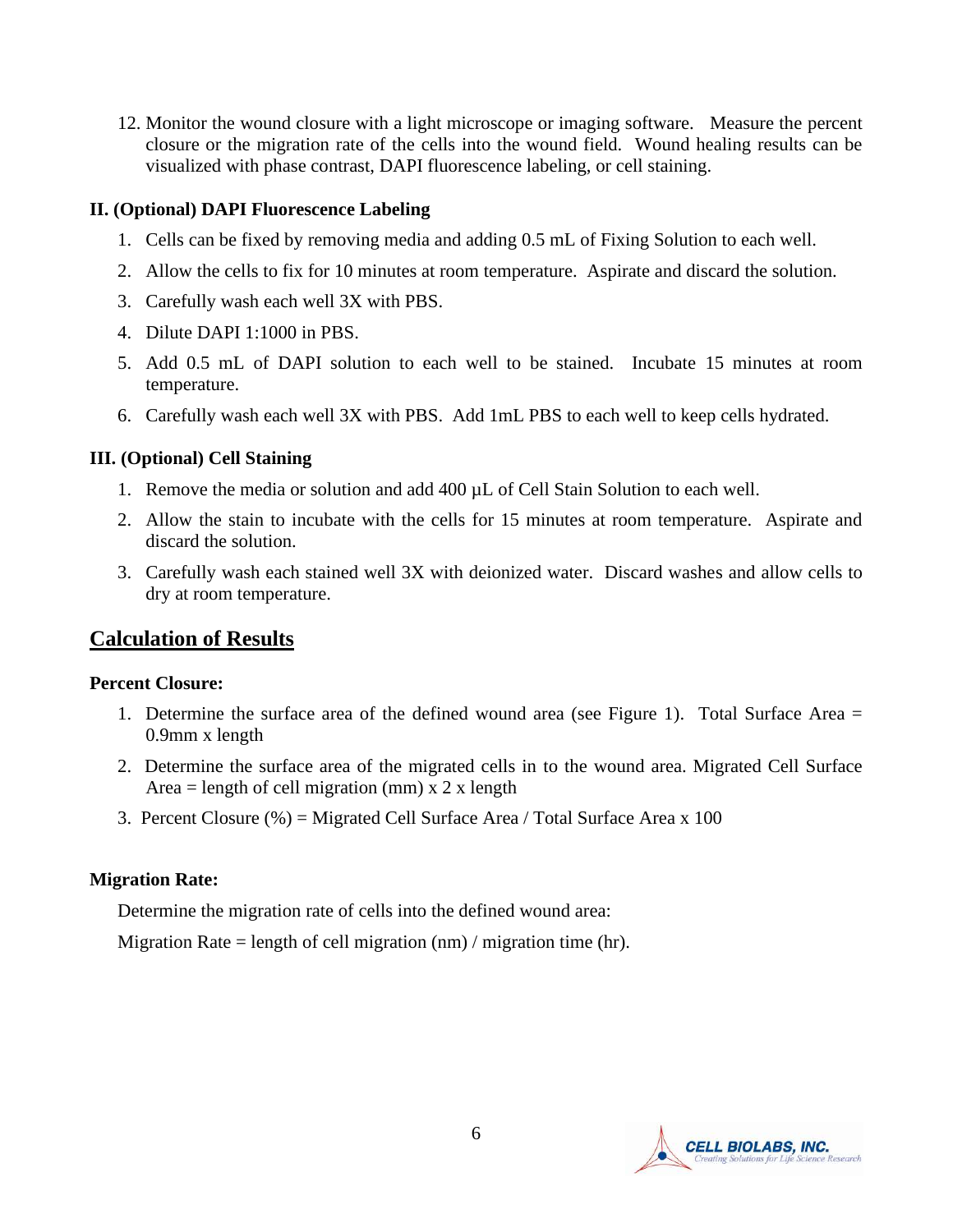#### **Example of Results**

The following figure demonstrates typical results with the CytoSelect™ 24-well Wound Healing Assay Kit. This data should not be used to interpret actual results.



## **Percent Wound Closure**

**Figure 2: Percent Closure of MEF/STO Cells.** STO cells were tested using the CytoSelect™ 24- Well Wound Healing Assay. Cells were cultured 24 hours until a monolayer formed at which time the inserts were removed to begin the wound healing assay. Cells were monitored under phase contrast (not shown), DAPI labeling, and cell staining for determining percent closure (0, 50, 75, and 100%).

#### **References**

- 1. Ridley AJ, Schwartz MA, Burridge K, Firtel RA, Ginsberg MH, Borisy G, Parsons JT, Horwitz AR. (2003) *Science* **302**, 1704-9.
- 2. Horwitz R, Webb D. (2003) *Curr Biol.* **13**, R756-9.
- 3. Lauffenburger DA, Horwitz AF. (1996) *Cell* **84**, 359-369.

## **Recent Product Citations**

- 1. Pagano, C. et al. (2022). Wound Dressing: Combination of Acacia Gum/PVP/Cyclic Dextrin in Bioadhesive Patches Loaded with Grape Seed Extract. *Pharmaceutics*. **14**(3):485. doi: 10.3390/pharmaceutics14030485.
- 2. Wu, J. et al. (2021). Biomimetic Three-layered Membranes Comprising (Poly)-ε-Caprolactone, Collagen and Mineralized Collagen for Guided Bone Regeneration. *Regen Biomater*. doi: 10.1093/rb/rbab065.
- 3. Lee, C. et al. (2021). TNFα Induces LGR5+ Stem Cell Dysfunction In Patients With Crohn's Disease. *Cell Mol Gastroenterol Hepatol*. doi: 10.1016/j.jcmgh.2021.10.010.
- 4. Hayuningtyas, R.A. et al. (2021). The collagen structure of C1q induces wound healing by engaging discoidin domain receptor 2. *Mol Med*. **27**(1):125. doi: 10.1186/s10020-021-00388-y.

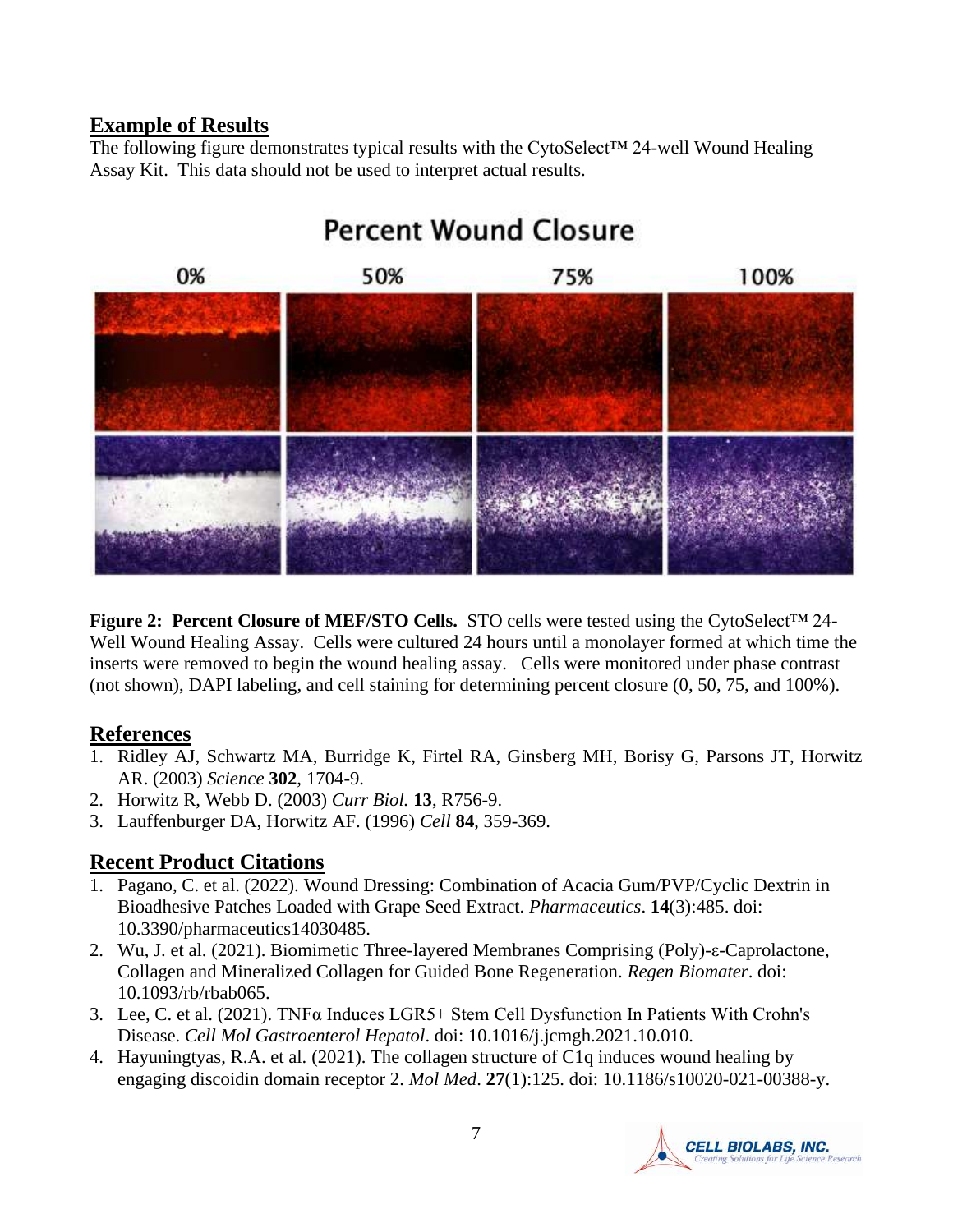- 5. Lin, M.J. et al. (2021). An Insulin-like Growth Factor-1 Conjugated Bombyx mori Silk Fibroin Film for Diabetic Wound Healing: Fabrication, Physicochemical Property Characterization, and Dosage Optimization In Vitro and In Vivo. *Pharmaceutics*. **13**(9):1459. doi: 10.3390/pharmaceutics13091459.
- 6. Abd El-Mageed, M.M.A. et al. (2021). Design and synthesis of novel furan, furo[2,3-d]pyrimidine and furo[3,2-e][1,2,4]triazolo[1,5-c]pyrimidine derivatives as potential VEGFR-2 inhibitors. *Bioorg Chem*. **116**:105336. doi: 10.1016/j.bioorg.2021.105336.
- 7. Shimizu, T. et al. (2021). Indigo enhances wound healing activity of Caco-2 cells via activation of the aryl hydrocarbon receptor. *J Nat Med*. doi: 10.1007/s11418-021-01524-y.
- 8. Liu, Y. et al. (2021). Quercetin inhibits invasion and angiogenesis of esophageal cancer cells. *Pathol Res Pract*. doi: 10.1016/j.prp.2021.153455.
- 9. Jung, I. et al. (2021). Interferon-γ inhibits retinal neovascularization in a mouse model of ischemic retinopathy. *Cytokine*. doi: 10.1016/j.cyto.2021.155542.
- 10. Shi, M. et al. (2021). Bioactive glass activates VEGF paracrine signaling of cardiomyocytes to promote cardiac angiogenesis. *Mater Sci Eng C Mater Biol Appl*. doi: 10.1016/j.msec.2021.112077.
- 11. Sağıroğlu, A.A. et al. (2021). Evaluation of wound healing potential of new composite liposomal films containing coenzyme Q10 and d-panthenyl triacetate as combinational treatment. *Pharm Dev Technol*. doi: 10.1080/10837450.2021.1887892.
- 12. Kim, Y.R. et al. (2021). Dendrobine Inhibits γ-Irradiation-Induced Cancer Cell Migration, Invasion and Metastasis in Non-Small Cell Lung Cancer Cells. *Biomedicines*. **9**(8):954. doi: 10.3390/biomedicines9080954.
- 13. Pagano, C. et al. (2021). Emulgel Loaded with Flaxseed Extracts as New Therapeutic Approach in Wound Treatment. *Pharmaceutics*. **13**(8):1107. doi: 10.3390/pharmaceutics13081107.
- 14. Lee, S.G. et al. (2021). Synergistic inhibitory effects of the oxyresveratrol and dacarbazine combination against melanoma cells. *Oncol Lett*. **22**(3):1-11. doi: 10.3892/ol.2021.12928.
- 15. Ansel, J.L. et al. (2021). Biological Activity of Polynesian Calophyllum inophyllum Oil Extract on Human Skin Cells. *Planta Med*. **82**(11-12):961-6. doi: 10.1055/s-0042-108205.
- 16. Kambara, Y. et al. (2021). Effects of Zoledronic Acid on Human Gingival Fibroblasts and Human Umbilical Vein Endothelial Cells. *J Hard Tissue Biol*. **30**(2):123-130. doi: 10.2485/jhtb.30.123.
- 17. Javadi, J. et al. (2021). Syndecan-1 Overexpressing Mesothelioma Cells Inhibit Proliferation, Wound Healing, and Tube Formation of Endothelial Cells. *Cancers (Basel)*. **13**(4):655. doi: 10.3390/cancers13040655.
- 18. Ng, J.Y. et al (2021). Pristine Gellan Gum–Collagen Interpenetrating Network Hydrogels as Mechanically Enhanced Anti-inflammatory Biologic Wound Dressings for Burn Wound Therapy. *ACS Appl. Bio Mater*. doi: 10.1021/acsabm.0c01363.
- 19. Abdel-Lateff, A. et al. (2021). Euryops arabicus Promotes Healing of Excised Wounds in Rat Skin: Emphasis on Its Collagen-Enhancing, Antioxidant, and Anti-Inflammatory Activities. *Oxid Med Cell Longev*. doi: 10.1155/2021/8891445.
- 20. Youssefian, L. et al. (2021). Knock-Down of SDR9C7 Impairs Epidermal Barrier Function. *J Invest Dermatol*. doi: 10.1016/j.jid.2020.11.030.
- 21. An, S. et al. (2020). Inhibition of 3-phosphoinositide-dependent protein kinase 1 (PDK1) can revert cellular senescence in human dermal fibroblasts. *Proc Natl Acad Sci U S A*. doi: 10.1073/pnas.1920338117.
- 22. Chen, Z.F. et al. (2020). Oncogenic potential of macrophage‑capping protein in clear cell renal cell carcinoma. *Mol Med Rep*. **23**(1):80. doi: 10.3892/mmr.2020.11718.